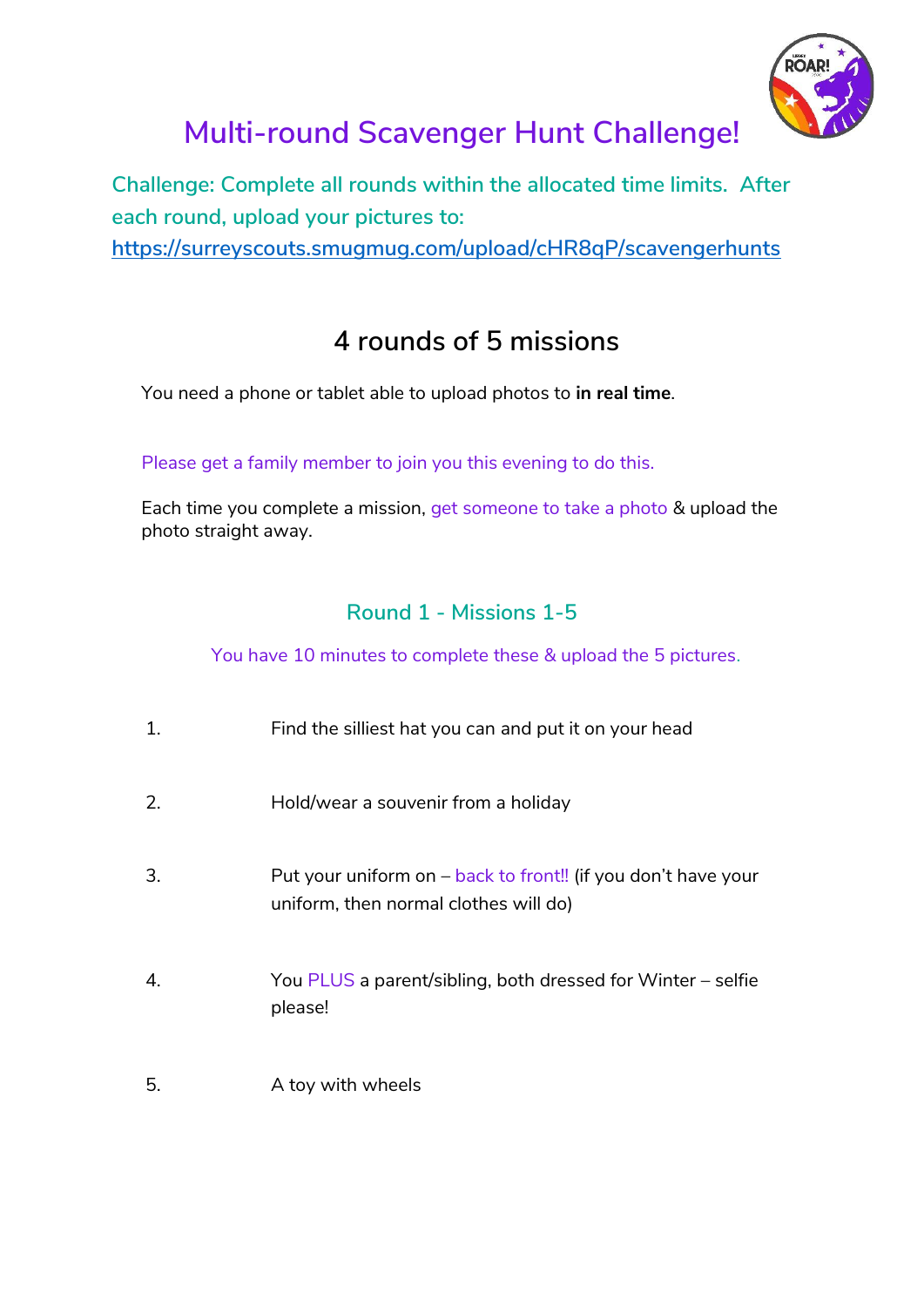**Upload now and prepare for round 2!**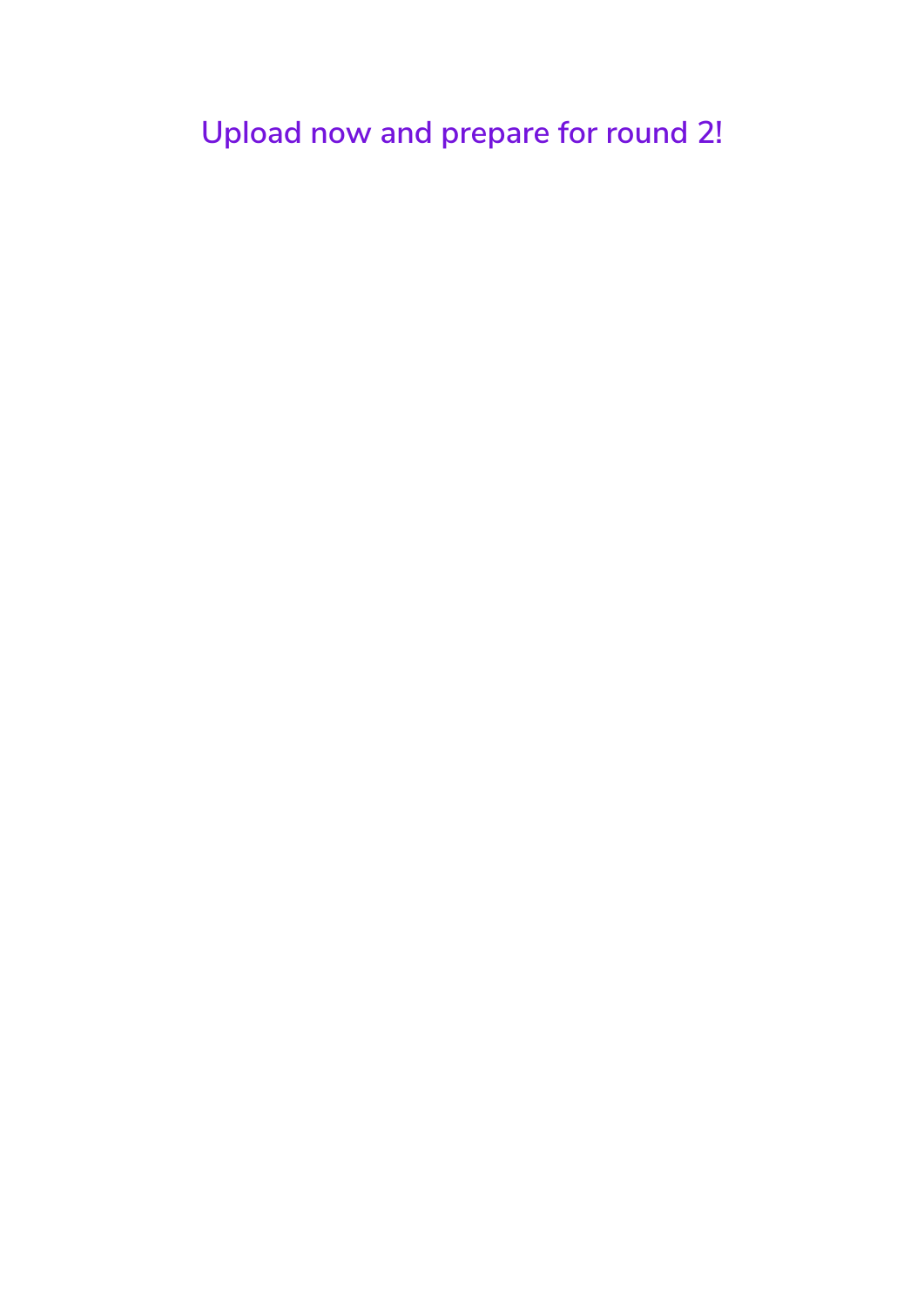

### **Round 2 - Missions 6-10**

You have 10 minutes to complete these & upload the 5 pictures/videos.

| 6.  | You, holding 5 things that are colours found on the Roar logo!                                                       |
|-----|----------------------------------------------------------------------------------------------------------------------|
| 7.  | The most amount of different objects you can hold in one hand                                                        |
| 8.  | A selfie with a family member. They must be wearing your<br>scarf $+$ they must be making the Scout sign.            |
| 9.  | A picture of you holding the largest cuddly toy you can find                                                         |
| 10. | A very short video (under 20 seconds) of you playing any<br>musical instrument or something else that can make noise |

## **Upload now and prepare for round 3!**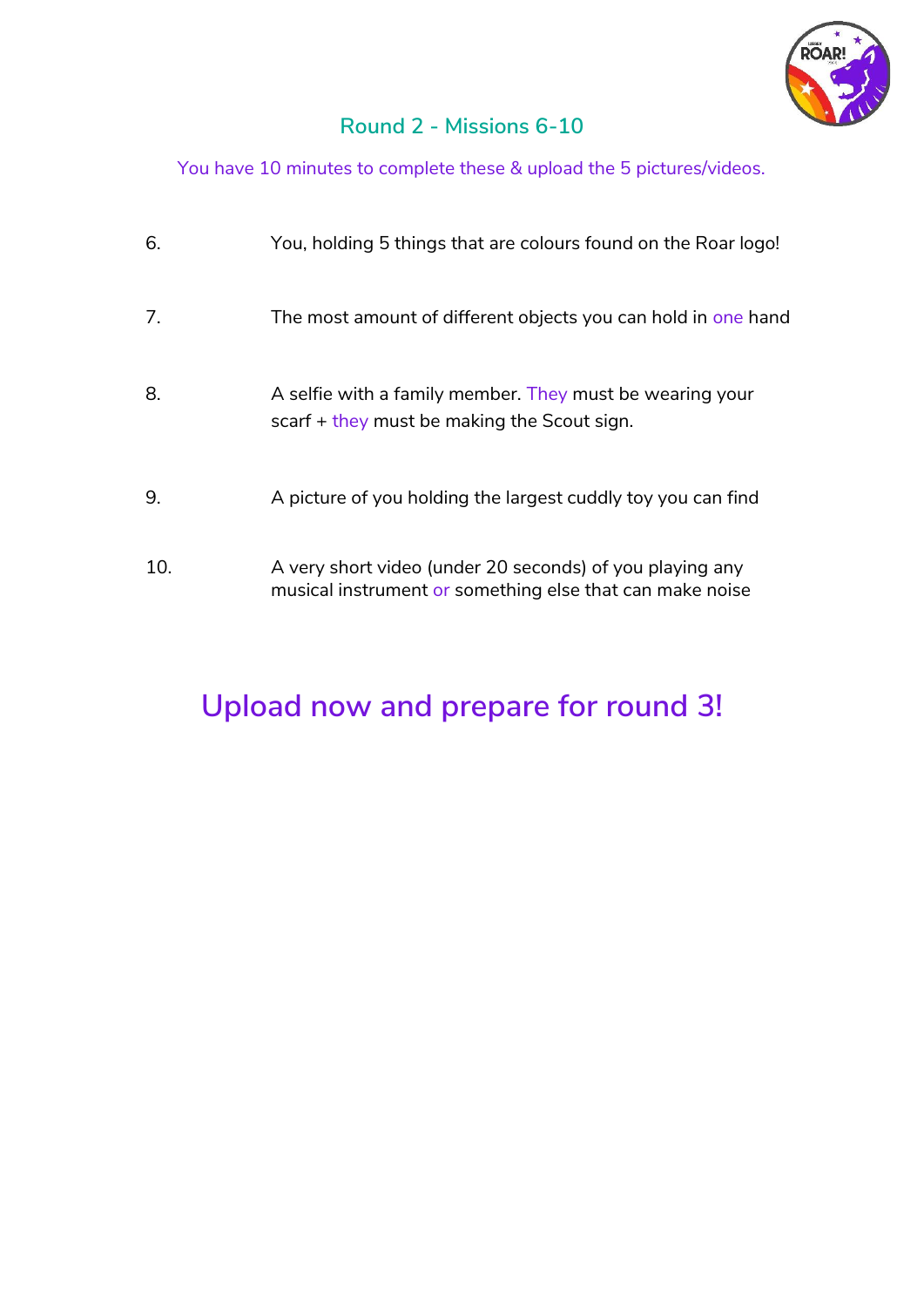

### **Round 3 - Missions 11-15**

#### You have 10 minutes to complete these & upload the 5 pictures

| 11. | Holding something that you can only use outdoors                                                 |
|-----|--------------------------------------------------------------------------------------------------|
| 12. | Find something smaller than a paper-clip                                                         |
| 13. | Make a picture of your name out of items you can find in your<br>kitchen – no knives to be used! |
| 14. | Find an object in your home that is older than you                                               |
| 15. | You, dressed for the Summer                                                                      |

## **Upload now and prepare for round 4!**